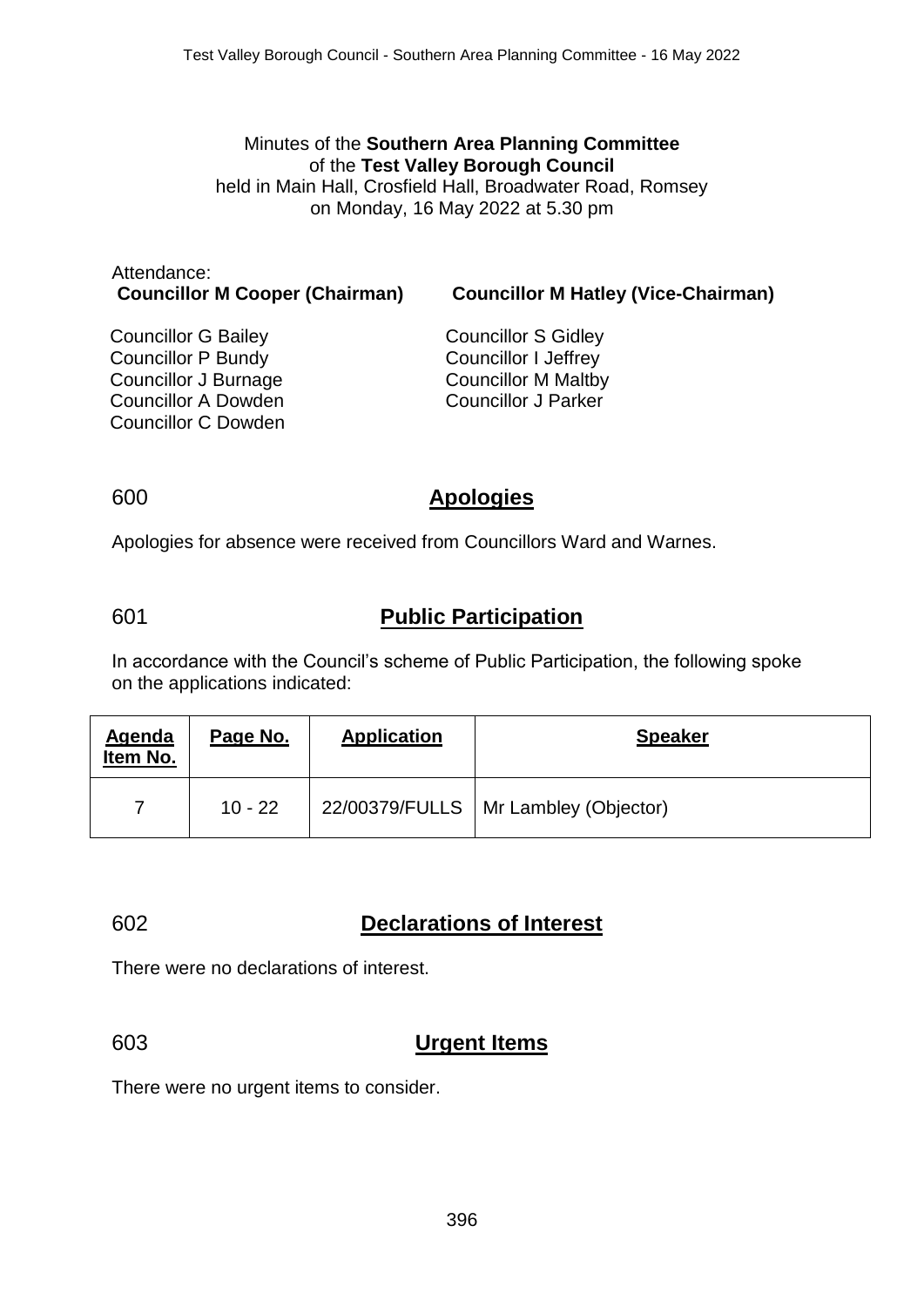#### 604 **Minutes**

#### **Resolved:**

**That the minutes of the meeting held on 26 April 2022 be confirmed and signed as a correct record.**

### 605 **22/00379/FULLS**

| <b>APPLICATION NO.</b><br><b>APPLICATION TYPE</b> | 22/00379/FULLS<br><b>FULL APPLICATION - SOUTH</b>  |
|---------------------------------------------------|----------------------------------------------------|
| <b>REGISTERED</b>                                 | 14.02.2022                                         |
| <b>APPLICANT</b>                                  | <b>Mr Nathan Challis</b>                           |
| <b>SITE</b>                                       | 44 Testlands Avenue, Nursling, Southampton, SO16   |
|                                                   | 0XG, NURSLING AND ROWNHAMS                         |
| <b>PROPOSAL</b>                                   | Single storey rear extension, raise roof with loft |
|                                                   | conversion and dormers, gable end to sides         |
| <b>AMENDMENTS</b>                                 |                                                    |
| <b>CASE OFFICER</b>                               | Miss Ash James                                     |

**PERMISSION subject to:**

- **1. The development hereby permitted shall be begun within three years from the date of this permission. Reason: To comply with the provision of Section 91 of the Town and Country Planning Act 1990 as amended by Section 51 of the Planning and Compulsory Purchase Act 2004.**
- **2. The development hereby permitted shall not be carried out except in complete accordance with the details shown on the submitted plans, numbers 005C, 006C, Block Plan 14.02.2022 and Site Location Plan 14.02.2022 Reason: For the avoidance of doubt and in the interests of proper planning.**
- **3. The external materials to be used in the construction of all external surfaces of the development hereby permitted shall be as specified on the application form and the approved plans. Reason: To ensure a satisfactory visual relationship of the new development with the existing in accordance with Test Valley Borough Revised Local Plan (2016) Policy E1.**
- **4. Development shall proceed in accordance with the measures set out in Section 5 'Interpretation and Evaluation' of the 44 Testlands Avenue, Nursling, Preliminary Roost Assessment (Arbtech, March 2022). Thereafter enhancement features shall be permanently maintained and retained in accordance with the approved details, with photographic evidence provided to the Local Planning Authority within 6 months of occupation.**

**Reason: To ensure the favourable conservation status of bats in accordance with Policy E5 of the Test Valley Revised Local Plan DPD.**